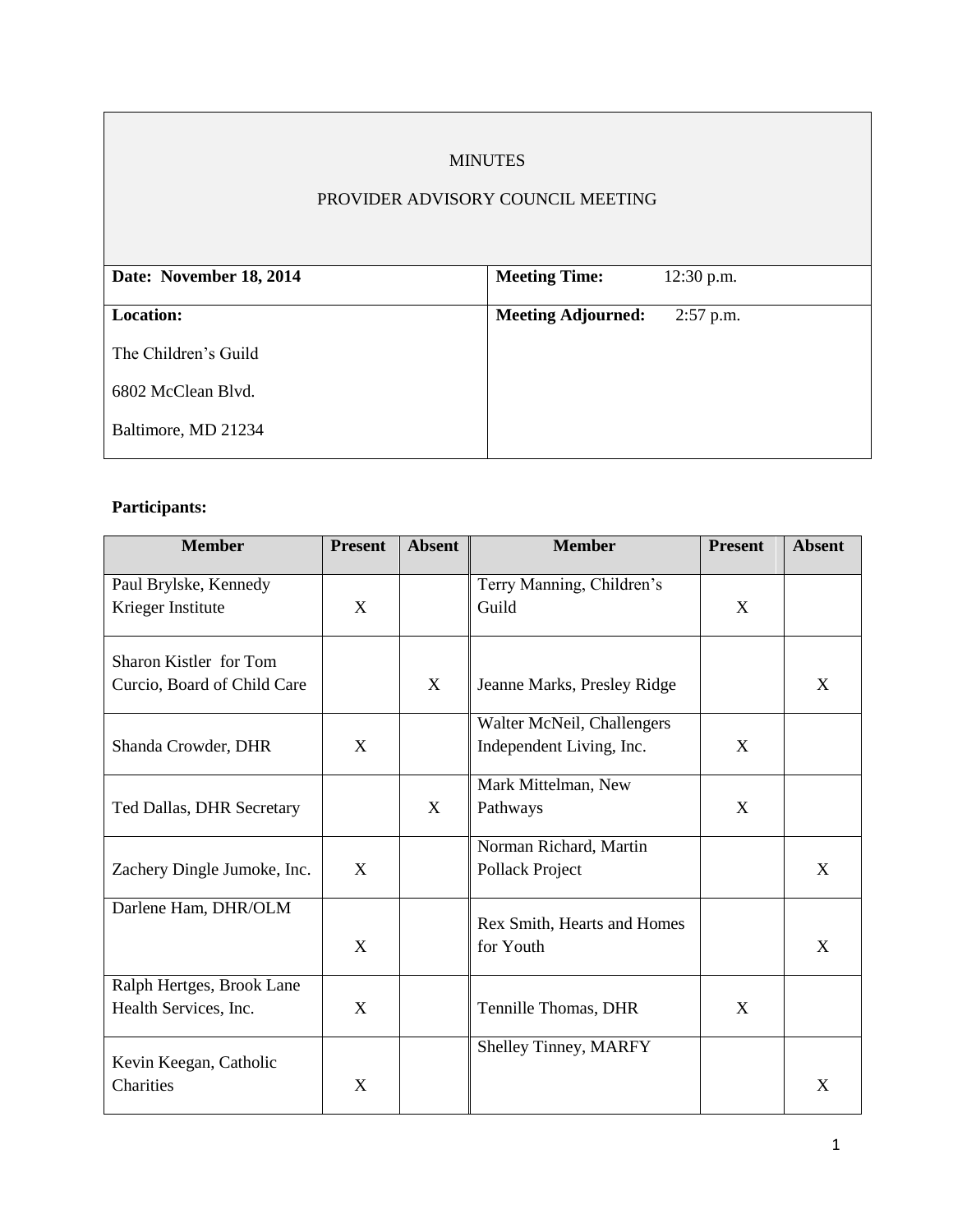| Damon Thompson, Pressley    |   |             |                                               |   |   |
|-----------------------------|---|-------------|-----------------------------------------------|---|---|
| Ridge                       |   | $\mathbf X$ | Shannon McRae, DHR                            | X |   |
|                             |   |             |                                               |   |   |
| Carrie Knebel, CONCERN      |   |             | Suzette Riviere for Hattie N.                 |   |   |
|                             |   |             | Washington, Aunt Hattie's<br>Place            |   |   |
|                             | X |             |                                               | X |   |
| Joe Leshko Arrow Project,   |   |             |                                               |   |   |
| Inc.                        | X |             | Lynn Wisner, DHR                              | X |   |
|                             |   |             |                                               |   |   |
|                             |   |             | <b>Guest/Other Organizations Participants</b> |   |   |
|                             |   |             |                                               |   |   |
|                             |   |             |                                               |   |   |
| David Brown, Good           |   |             | Laurie Vozzella-Bell,                         |   |   |
| <b>Shepherd Center</b>      |   | $\mathbf X$ | <b>Catholic Charities</b>                     |   | X |
|                             |   |             | Donna McCarter, Neighbor to                   |   |   |
| Amy Craig, The ARC          |   | X           | Family                                        | X |   |
|                             |   |             |                                               |   |   |
| Steve Howe, Children's      |   |             | Wendi Martin, Mosaic                          |   |   |
| Guild                       |   | X           | <b>Community Service</b>                      |   | X |
| Eric Fenwick, Aunt Hattie's |   |             | Monee Hale, Foundations for                   |   |   |
| Place                       | X |             | Home and Community                            |   | X |
|                             |   |             |                                               |   |   |
|                             |   |             | Dania O'Connor,                               |   |   |
| Darlene Dockins, MENTOR     | X |             | Woodbourne                                    |   | X |
|                             |   |             | Colette Walker-Thomas,                        |   |   |
| Benny Thomas, KidsPeace     |   | X           | <b>Mentor Network</b>                         |   | X |
|                             |   |             |                                               |   |   |
| Debbie Marini, Building     |   |             | Maisha Davis, Arrow Project,                  |   |   |
| Families                    |   | X           | Inc.                                          | X |   |
|                             |   |             | Jacqueline Pattison, Mentor                   |   |   |
| Nellie Power, The ARC       | X |             | Maryland                                      |   | X |
|                             |   |             |                                               |   |   |
|                             |   |             | Kevin Drumhellor, ARC,                        |   |   |
| Joel Lightfoot, ARC NCR     |   | $\mathbf X$ | <b>NCR</b>                                    |   | X |
|                             |   |             |                                               |   |   |
|                             |   |             | Mary Beth DeMartino,<br>Pressley Ridge        |   |   |
| Coni Grant, Pressley Ridge  |   | $\mathbf X$ |                                               | X |   |
|                             |   |             |                                               |   |   |
| Debra Hayes, KidsPeace      |   | X           | Tony Wilson, Woodbourne                       | X |   |
|                             |   |             |                                               |   |   |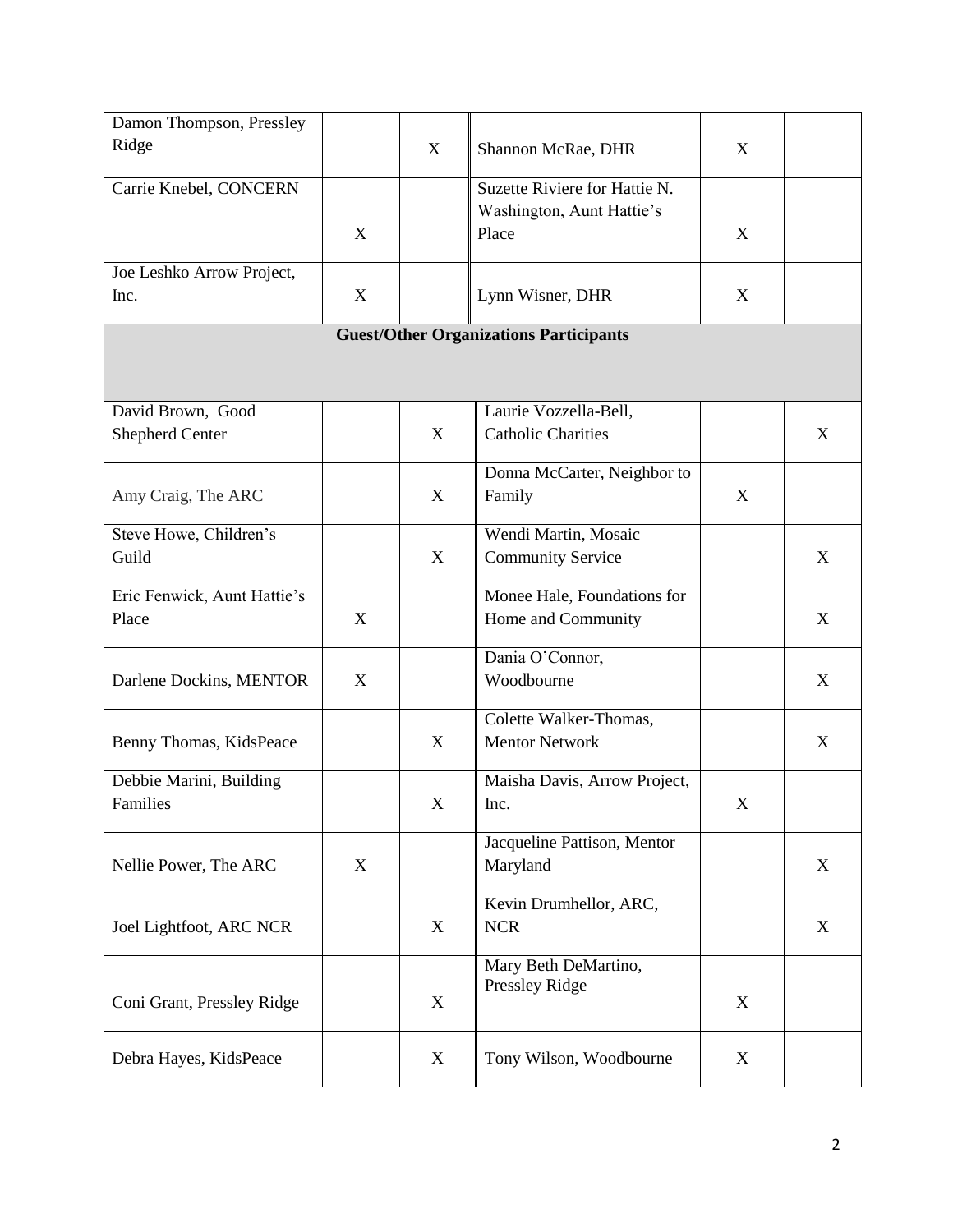| Angelia Baker, Foundation<br>for Home and Community | X | Stephen Ervin, DHR                             |   |  |
|-----------------------------------------------------|---|------------------------------------------------|---|--|
| Karen Powell, DHR                                   | X | Maureen Rodgers, Hearts and<br>Homes for Youth |   |  |
| Bridget Roth, The ARC<br>Baltimore                  | X | Krystal McKinney, NCCF                         | X |  |

### **Welcome**

Darlene Ham welcomed everyone to the meeting. Introductions were given. The September 2014 meeting minutes were approved. The minutes will be made available to the Council members as accepted.

## **Family Centered Practice Training Subcommittee**

Karen Powell from DHR spoke regarding Family Centered Practice as it relates the provider community and collaboration with foster families and providing services. Provider training was discussed and what the process should look like. Best practice commitment to foster children was also discussed. A survey was given in 2013 and consultation was provided by MARFY.

The plan is to roll out regional trainings in March 2015 focusing on engagement and trauma. The curriculum for the training is currently being developed. The Child Welfare Academy wants to collaborate with the provider community to see what providers currently use to deliver training modalities to their staff so that efforts are not being duplicated. Quarterly trainings will be held throughout the year for providers to co-train with the Child Welfare Academy.

Paul Brylske recommended that family centered practice be a standing agenda item for the PAC.

# **Residential Child Youth Certified Practitioner RCYCP Update**

Krystal McKinney, Vice-chair on the State Board for the Certification of Residential Child Care Program Professionals, spoke regarding the certification of Residential Child Youth Practitioners.

Currently, the modules for on-line testing are being tested. The University of Maryland, School of Social Work will have a pilot test on November 20, 2014 as one of the last minute dates to "tweak" the testing program. A date in December will be given as well.

Ms. McKinney shared information regarding the "Grandfather" program for certification. Staff persons who do not meet the Grandfather criteria will attend trainings in January and February 2015. If staff persons have an Associate's degree or a Bachelor's degree, they do not have to take the training, but will have to take the exam. If they do not have either degree, they must take the training and the exam. The exam is a multiple choice exam with approximately 100 questions, seven modules total. A score of 75% or better is required to pass the exam.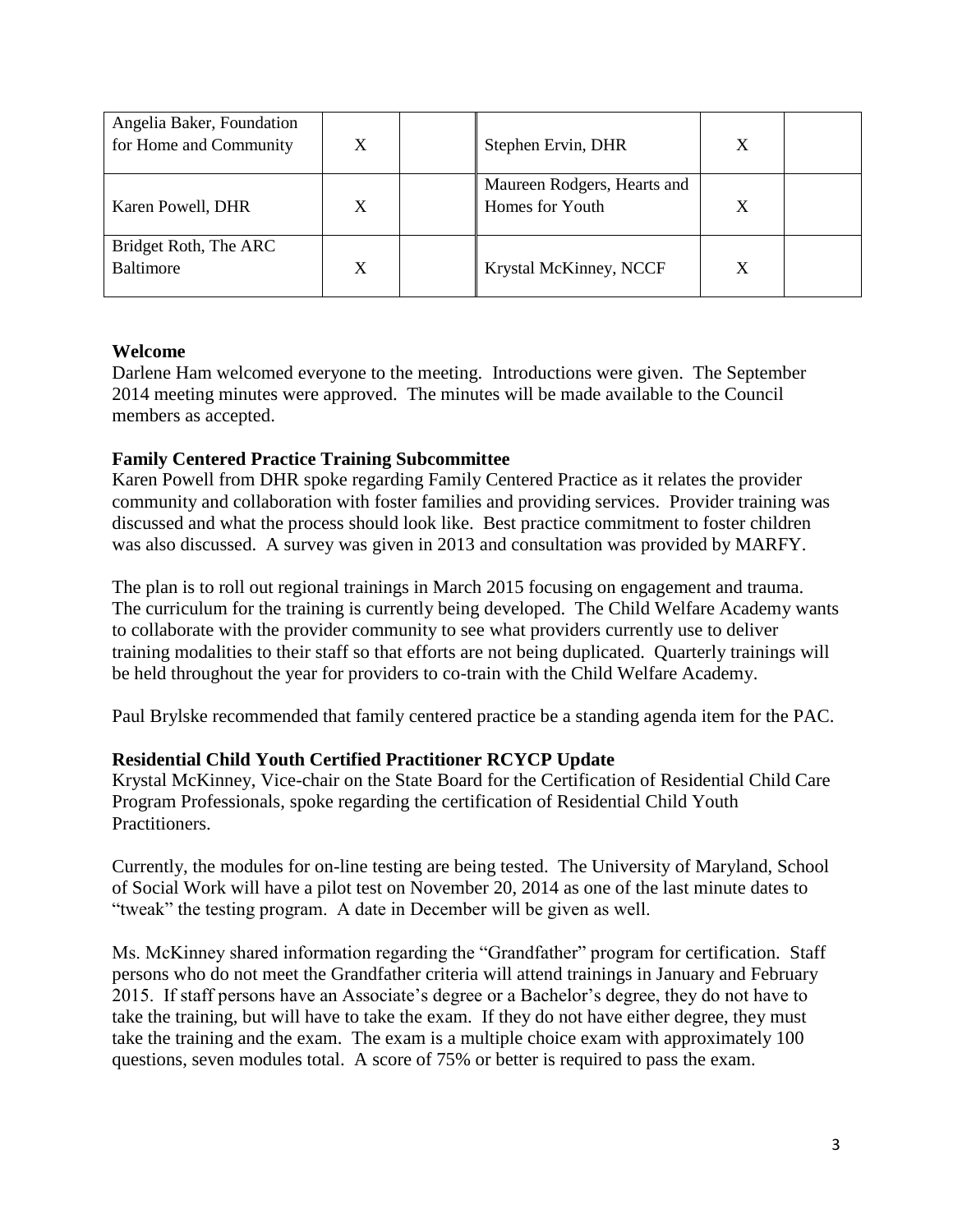### **Council Membership**

Zach Dingle presented on Council membership and handed out a copy of the current by-laws. Zach made a recommendation to amend the by-laws as it relates to when Council members should rotate off of the Council so that membership numbers will not be adversely affected. There was also discussion regarding shifting the PAC in the direction of functioning more in the advisory capacity instead of that of an information sharing forum.

Provider agency Council members that rotated off as of July 2014:

- Catholic Charities
- Williams Life Center
- Board of Child Care
- New Pathways
- Aunt Hattie's Place

Provider agencies interested in becoming Council members:

- Mentor MD
- ARC Northern Chesapeake
- Foundations for Home and Community
- Woodbourne
- Good Shepherd

The request was made that anyone who is interested in Council membership should apply to either PAC chair person, with the exception of all out-going Council members, in which case they would have to wait one year to apply again per the current by-laws. Kevin Keegan and Terry Manning have agreed to help create the nomination slate.

#### **Co-mingling of DSS and DJS Children**

Zach Dingle reported that he had a discussion with Pat Flannigan from DJS regarding the comingling of DSS and DJS youth. Debbie Ramelmeier from DHR reported that based on DHR policy, DSS youth have to be placed in a separate residence than DJS youth. DHR will have a conversation with Pat Flannigan regarding the information that Zach presented to the PAC from regarding co-mingling and bed status.

Darlene made a recommendation to have a document drafted for a policy revision to submit to DHR.

#### **Trauma Informed Workgroup Update**

Paul Brylske gave recognition to the Trauma Informed Workgroup members. The trainings are moving along smoothly. The first training was conducted on November 17, 2014. A presentation will be posted on the Family Connections website. A flyer will be coming out soon regarding upcoming training sessions.

#### **Hotlist Sanctions / Desired Outcomes**

Maisha Davis reported that the PAC crafted a letter to DHR regarding sanctions, and the report card, etc. A response is forth coming from Secretary Theodore Dallas, DHR.